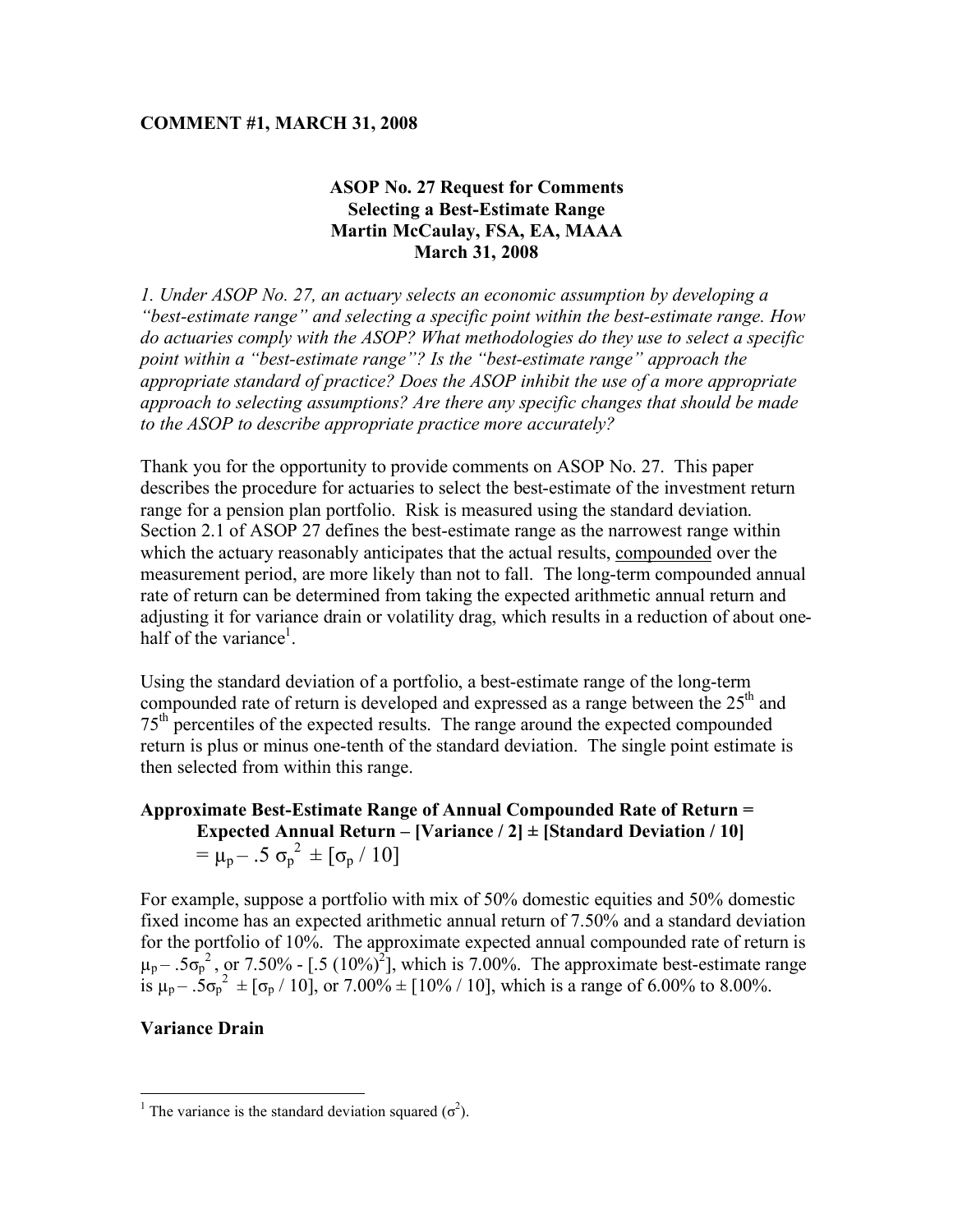The compounded return is lower than the expected annual return because of volatility. The variance drain is about one-half the variance of the portfolio<sup>2</sup>. For example, a

 $\frac{2}{100}$  MacBeth, James D. (1995). "What's the Long-Term Expected Return to Your Portfolio?" Financial Analysts Journal September/October 1995, Vol. 51, No. 5: 6-8995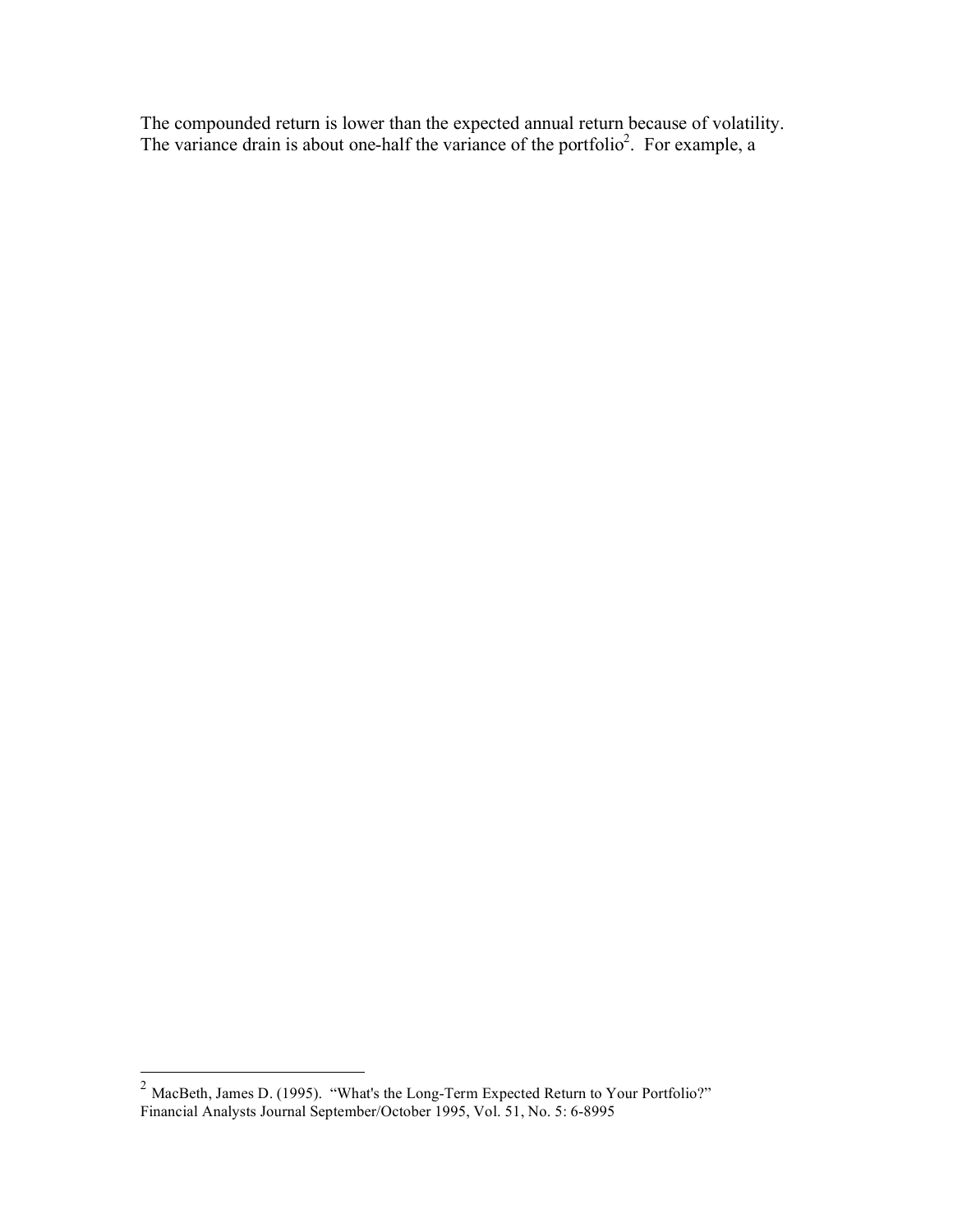sample portfolio of 100% equities with an annual expected rate of return of 10.0% and a standard deviation of 20% will have variance drain of about 200 basis points, and the compounded expected return is about 8.0%. Exact formulas for the compounded return after adjusting for the variance drain were developed by de La Grandville<sup>3</sup>.

To improve on the estimate for the variance drain, a factor of 0.46 can be used instead of one-half. Using the 0.46 factor reproduces the results from the exact de La Grandville formula within about 2 basis points for portfolios with standard deviations under 17%. Standard deviations over 17% are found in portfolios with over 90% in equities, which is not common in pension funds.

## **Annual Compounded Rate of Return = Expected Annual Return – [0.46 (Variance)]**  $= \mu_p - .46 \sigma_p^2$

#### **Rebalancing Premium**

A careful rebalancing process can add value by reducing volatility in a portfolio of weakly correlated securities<sup>4</sup>. The reduction from variance drain can theoretically be partially offset by rebalancing the portfolio. For the rebalancing premium to be significant, the portfolio assets need to have very low correlations.

#### **Expenses**

Investment expenses need to be subtracted from the expected return to produce the net return. Total expenses for defined benefit plans are typically about 30 basis points, or 0.3% of plan assets<sup>5</sup>.

#### **Inter-quartile Range**

The best-estimate range of the expected return is the range in which the results are more likely than not expected to fall<sup>6</sup>. This is the range from the  $25<sup>th</sup>$  to  $75<sup>th</sup>$  percentile, or the inter-quartile range. The inter-quartile range should be constructed using the long-term expected standard deviation, which will decrease over time. The inter-quartile range for the 50-year compounded rate of return is the return plus or minus the standard deviation divided by ten.

 $\frac{1}{3}$  de La Grandville, Olivier (1998). "The Long-Term Expected Rate of Return: Setting It Right." *Financial Analysts Journal*, Vol. 54:No. 6, 75-80 <sup>4</sup>

<sup>&</sup>lt;sup>4</sup> Stein, David, PhD, Parametric Portfolio Associates, "Structuring Emerging Market Portfolios for Long-Term Growth", presentation to Texas Association of Public Employee Retirement Systems, March 15, 2008.

<sup>&</sup>lt;sup>5</sup> Source: Center for Retirement Research at Boston College, "Why Have Some States Introduced Defined Contribution Plans?", January 2008.

<sup>&</sup>lt;sup>6</sup> Actuarial Standard of Practice No. 27 (ASOP 27), Selection of Economic Assumptions for Measuring Pension Obligations, Section 2.1.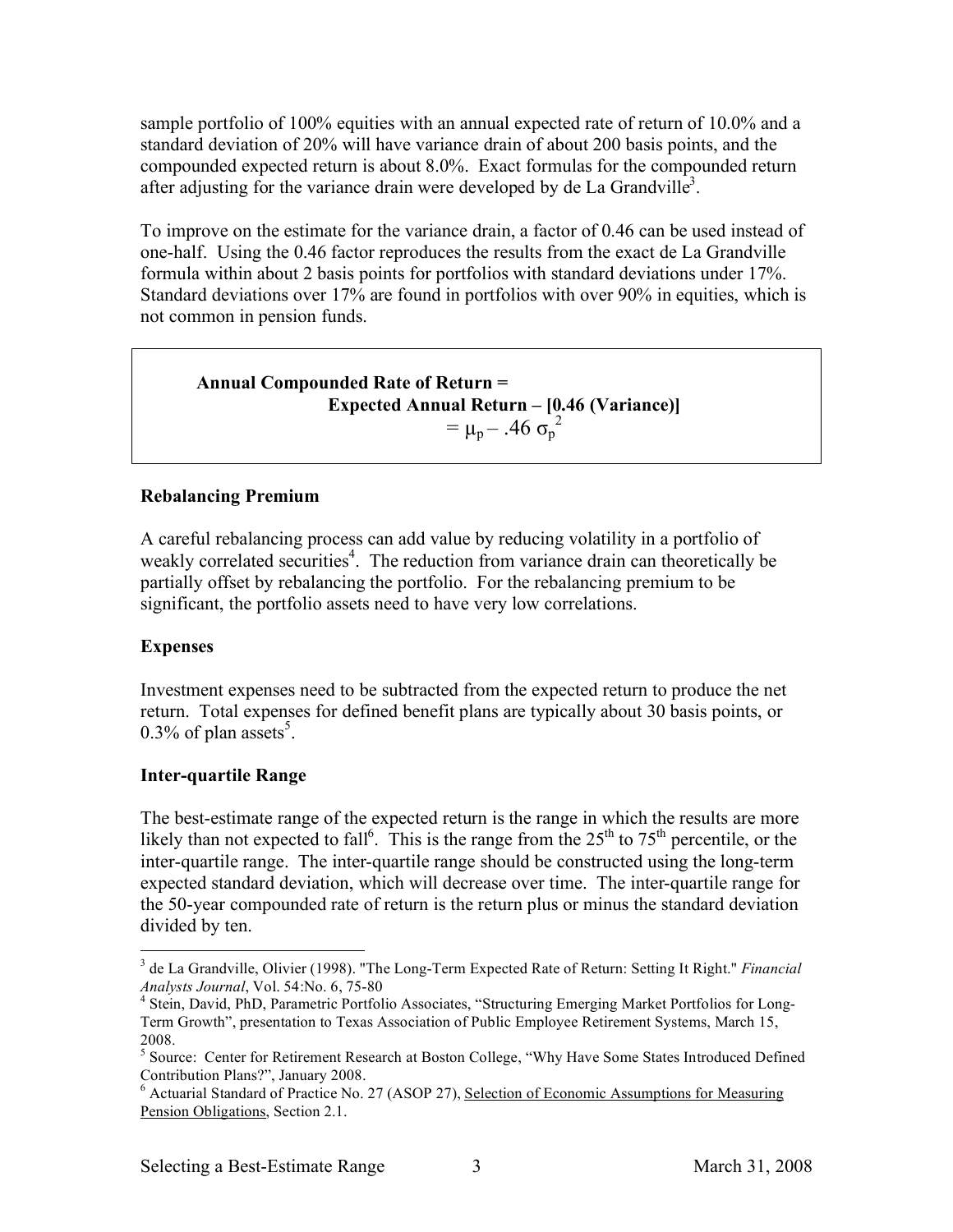There is a formula for the amount of the reduction in the standard deviation over time<sup>7</sup>. After 50 trials, the standard deviation will be reduced by dividing the original standard deviation by  $50^{1/2}$ . Using Chebyshev's theorem, the one-half of the results that fall in the inter-quartile range must be within  $1/(2^{1/2})$  standard deviations of the mean<sup>8</sup>. The formula for the corridor for the inter-quartile range after 50 years is one divided by the product of  $50^{1/2}$  times  $2^{1/2}$ , or one divided by  $100^{1/2}$ , and  $100^{1/2}$  equals ten.

#### **Efficient Frontier**

The following graph is based on the Callan Associates 2008 capital market assumptions<sup>9</sup> which are shown in the appendix. The graph shows the efficient frontier after adjusting for variance drain, with the expected annual compound return on the x-axis and the standard deviation on the y-axis. The inter-quartile range is shown by using a corridor of one-tenth of the standard deviation around the expected compounded annual return.

The returns shown are before subtracting expenses. As the volatility increases, the compounded return peaks then starts to decrease, as the volatility drain from the extra risk reduces the expected return to be below that of less risky portfolios.



#### **Efficient Frontier Inter-quartile Range with Variance**

Note: Data created using 2008 capital market assumptions from Callan Associates, adjusted for variance drain. Source: Texas Pension Review Board

 <sup>7</sup> Chuli, Roy M. Quantitative Analysis: An Introduction. CRC Press, 1999, p. 424

<sup>&</sup>lt;sup>8</sup> No more than  $1/k^2$  of the values are more than *k* standard deviations away from the mean.

<sup>&</sup>lt;sup>9</sup> Callan Associates provided their 2008 capital market assumptions to the Employees' Retirement System of Texas (ERS) on February 26, 2008. Callan Associates used an inflation assumption of 2.75%. The average CPI increase for 1927 through 2006 was 3.2%.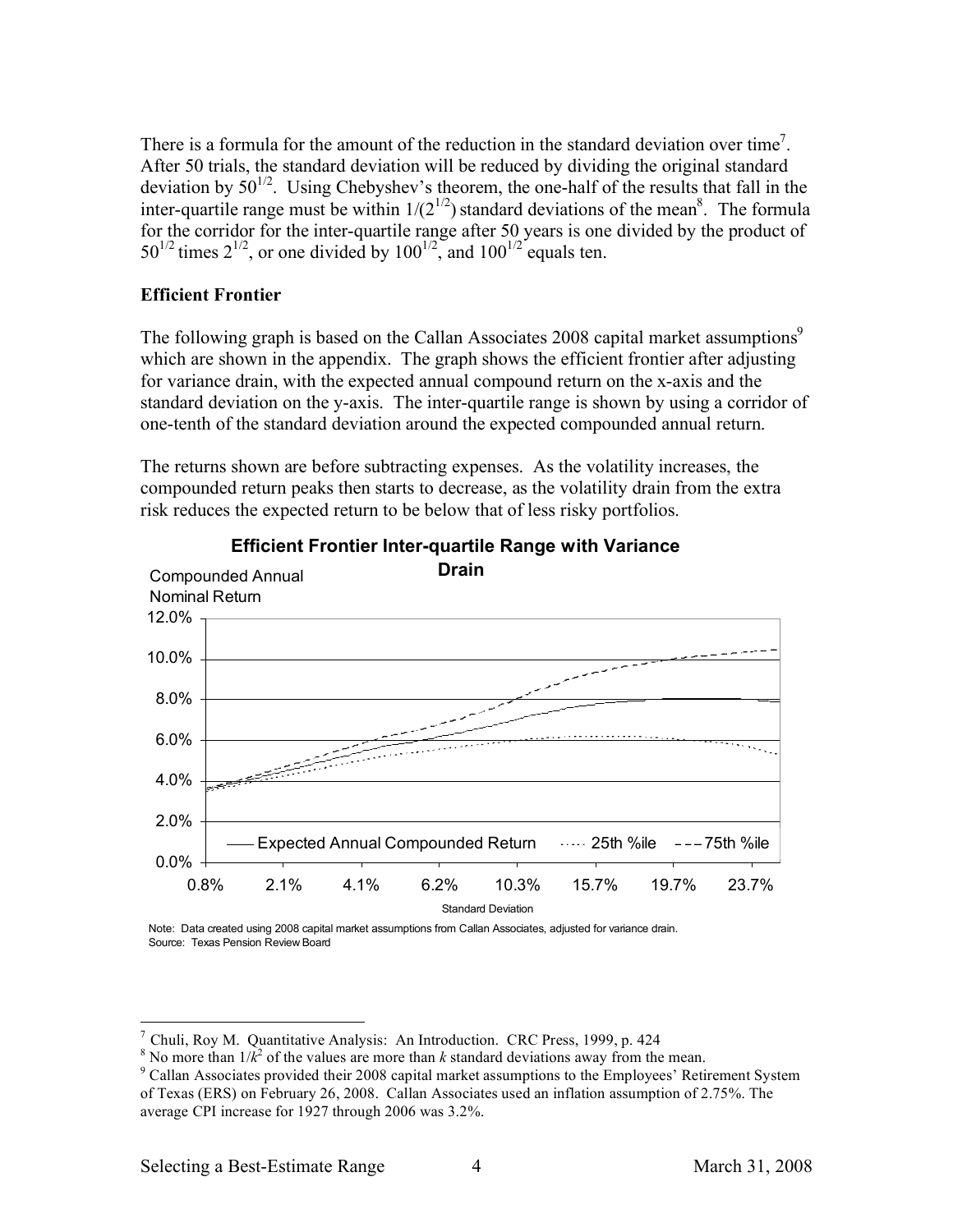#### **Conclusion**

Based on the asset mix, the expected compounded return assumption before expenses can be developed by taking the expected annual return and subtracting about one-half, or 0.46, of the variance. The inter-quartile range can be developed by using a corridor within one-tenth of a standard deviation around the expected compounded return.

Rebalancing the portfolio can add a premium to the return if the assets have very low correlations. Expenses need to be subtracted from the compounded annual return to get the net investment return assumption.

**Best-Estimate Range of Annual Compounded Rate of Return = Expected Annual Return – [Variance / 2] ± [Standard Deviation / 10]** =  $\mu_p - .46 \sigma_p^2 \pm [\sigma_p / 10]$ 

The expected net annual compounded rate of return and best-estimate ranges for sample pension fund portfolios of 50% to 100% equities and 50% to 0% in fixed income investments are shown below, after subtracting assumed investment expenses of 30 basis points. For example, for a sample portfolio with 60% in equities and 40% in fixed income investments, with an annual expected return of 8.0% and a standard deviation of 12.0%, the net expected compounded return is in the 5.8% to 8.2% range, with a bestestimate of about 7.0%.

|          |        | Annual        |           |                     |               |
|----------|--------|---------------|-----------|---------------------|---------------|
|          |        | Expected      |           | <b>Expected Net</b> |               |
|          | Fixed  | Return before | Standard  | Compounded          | Best-estimate |
| Equities | Income | Expenses      | Deviation | Return              | Range         |
| 50%      | 50%    | 7.6%          | $10.4\%$  | 6.8%                | 5.7% to 7.8%  |
| 60%      | 40%    | $8.0\%$       | 12.0%     | $7.0\%$             | 5.8% to 8.2%  |
| 70%      | $30\%$ | 8.5%          | $14.0\%$  | 7.3%                | 5.9% to 8.7%  |
| 80%      | 20%    | 8.9%          | 15.7%     | 7.5%                | 5.9% to 9.1%  |
| 90%      | 10%    | $9.2\%$       | 17.0%     | 7.6%                | 5.9% to 9.3%  |
| 100%     | $0\%$  | 10.0%         | 20.5%     | 7.8%                | 5.7% to 9.8%  |

The expected net annual compounded rate of return for the sample pension fund portfolio of 100% equities and 0% fixed income investments, with an annual expected return of 10.0% and a standard deviation of 20.5% is in the 5.7% to 9.8% range, with a bestestimate of about 7.8%.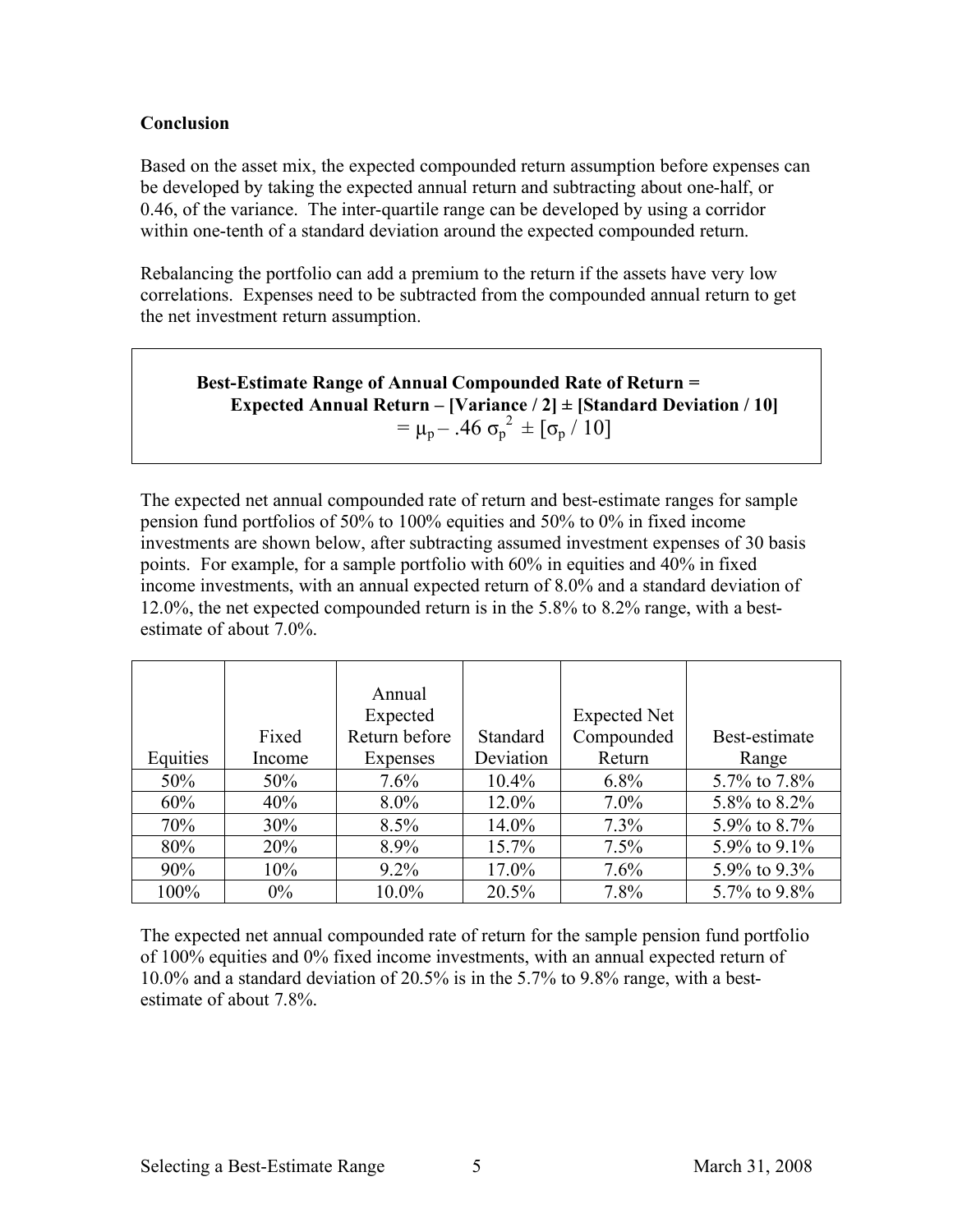# Appendix

| <b>Asset Class</b>                     |          |          |           |          |
|----------------------------------------|----------|----------|-----------|----------|
|                                        | Annual   | Annual   |           |          |
|                                        | Nominal  | Real     | Standard  |          |
|                                        | Return   | Return   | Deviation | Yield    |
| Broad Domestic Equity (Dom Eq)         | $9.00\%$ | 6.25%    | 16.90%    | 2.10%    |
| Large Cap (Lg Cap)                     | 8.85%    | $6.10\%$ | 16.40%    | 2.20%    |
| Small/Mid Cap (Sm Mid Cap)             | 9.85%    | 7.10%    | 22.70%    | 1.20%    |
| International Equity (Int Eq)          | 9.00%    | 6.25%    | 19.20%    | 2.00%    |
| <b>Emerging Markets Equity (EmMkt)</b> | 9.60%    | 6.85%    | 31.20%    | 0.00%    |
| Domestic Fixed (Dom Fix)               | 5.25%    | 2.50%    | 4.50%     | 5.25%    |
| Defensive (ST Fix)                     | 4.00%    | 1.25%    | 2.30%     | 4.00%    |
| <b>TIPS</b>                            | 4.90%    | 2.15%    | $6.00\%$  | 4.90%    |
| High Yield (High Yld)                  | 7.00%    | 4.25%    | 11.50%    | 7.00%    |
| Non US\$ Fixed (Non US Fix)            | 5.15%    | 2.40%    | $9.60\%$  | 5.15%    |
| Real Estate (RE)                       | 7.60%    | 4.85%    | 16.50%    | 6.00%    |
| Private Equity (Priv Eq)               | 12.00%   | 9.25%    | 34.00%    | 0.00%    |
| Absolute Return (Abs Ret)              | 6.50%    | 3.75%    | 9.70%     | $0.00\%$ |
| Cash Equivalents (Cash)                | $3.50\%$ | 0.75%    | $0.80\%$  | 3.50%    |
| Inflation                              | 2.75%    |          | 1.40%     |          |

#### 2008 Capital Market Assumptions from Callan Associates

| Correlation Coefficients ----------------------------- |           |           |                  |           |           |            |                  |             |             |                  |         |            |            |         |
|--------------------------------------------------------|-----------|-----------|------------------|-----------|-----------|------------|------------------|-------------|-------------|------------------|---------|------------|------------|---------|
|                                                        | Dom<br>Eq | Lg<br>Cap | Sm<br>Mid<br>Cap | Int<br>Eq | Em<br>Mkt | Dom<br>Fix | <b>ST</b><br>Fix | <b>TIPS</b> | High<br>Yld | Non<br>US<br>Fix | RE      | Priv<br>Eq | Abs<br>Ret | Cash    |
| 1. Dom Eq                                              | 1.00      | 0.96      | 0.92             | 0.70      | 0.50      | 0.20       | 0.20             | $-0.04$     | 0.66        | $-0.03$          | 0.54    | 0.68       | 0.56       | $-0.12$ |
| 2. Lg Cap                                              | 0.96      | 1.00      | 0.84             | 0.70      | 0.50      | 0.21       | 0.21             | $-0.04$     | 0.65        | $-0.01$          | 0.54    | 0.68       | 0.55       | $-0.10$ |
| 3. Sm Mid Cap                                          | 0.92      | 0.84      | 1.00             | 0.63      | 0.44      | 0.14       | 0.14             | $-0.05$     | 0.59        | $-0.06$          | 0.47    | 0.62       | 0.52       | $-0.15$ |
| 4. Int Eq                                              | 0.70      | 0.70      | 0.63             | 1.00      | 0.45      | 0.15       | 0.15             | $-0.10$     | 0.55        | 0.21             | 0.47    | 0.64       | 0.50       | $-0.25$ |
| 5. Em Mkt                                              | 0.50      | 0.50      | 0.44             | 0.45      | 1.00      | 0.10       | 0.10             | $-0.14$     | 0.30        | $-0.02$          | 0.39    | 0.50       | 0.32       | $-0.15$ |
| 6. Dom Fix                                             | 0.20      | 0.21      | 0.14             | 0.15      | 0.10      | 1.00       | 0.94             | 0.40        | 0.29        | 0.32             | 0.17    | 0.15       | 0.40       | 0.30    |
| 7. ST Fix                                              | 0.20      | 0.21      | 0.14             | 0.15      | 0.10      | 0.94       | 1.00             | 0.40        | 0.29        | 0.32             | 0.17    | 0.15       | 0.40       | 0.35    |
| 8. TIPS                                                | $-0.04$   | $-0.04$   | $-0.05$          | $-0.10$   | $-0.14$   | 0.40       | 0.40             | 1.00        | 0.15        | 0.11             | 0.00    | $-0.03$    | 0.05       | 0.29    |
| 9. High Yld                                            | 0.66      | 0.65      | 0.59             | 0.55      | 0.30      | 0.29       | 0.29             | 0.15        | 1.00        | 0.10             | 0.55    | 0.47       | 0.45       | 0.07    |
| 10. Non US Fix                                         | $-0.03$   | $-0.01$   | $-0.06$          | 0.21      | $-0.02$   | 0.32       | 0.32             | 0.11        | 0.10        | 1.00             | 0.03    | 0.10       | 0.15       | $-0.05$ |
| 11. RE                                                 | 0.54      | 0.54      | 0.47             | 0.47      | 0.39      | 0.17       | 0.17             | 0.00        | 0.55        | 0.03             | 1.00    | 0.44       | 0.40       | $-0.06$ |
| 12. Priv Eq                                            | 0.68      | 0.68      | 0.62             | 0.64      | 0.50      | 0.15       | 0.15             | $-0.03$     | 0.47        | 0.10             | 0.44    | 1.00       | 0.43       | 0.07    |
| 13. Abs Ret                                            | 0.56      | 0.55      | 0.52             | 0.50      | 0.32      | 0.40       | 0.40             | 0.05        | 0.45        | 0.15             | 0.40    | 0.43       | 1.00       | 0.50    |
| 14. Cash                                               | $-0.12$   | $-0.10$   | $-0.15$          | $-0.25$   | $-0.15$   | 0.30       | 0.35             | 0.29        | 0.07        | $-0.05$          | $-0.06$ | 0.07       | 0.50       | 1.00    |